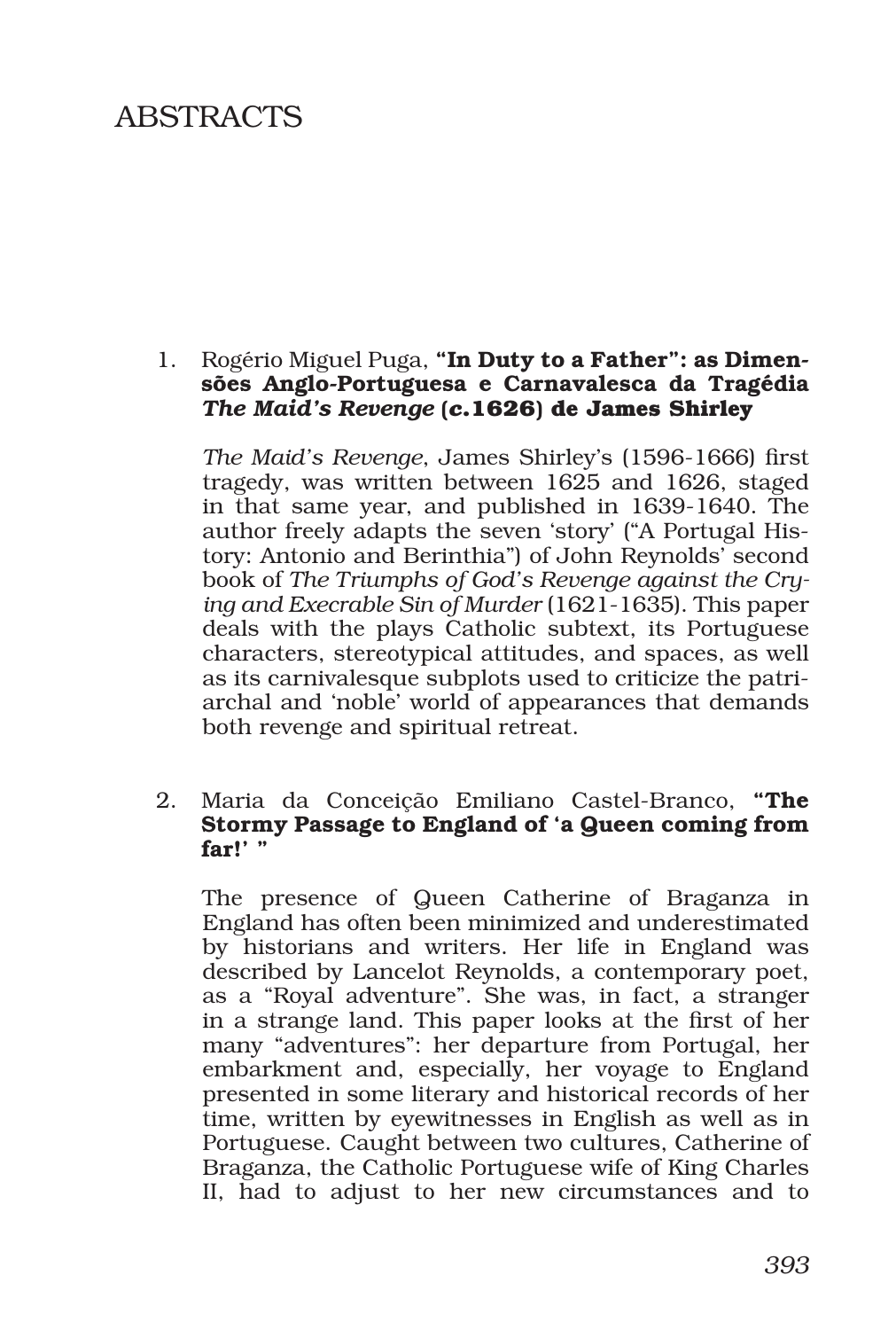undertake many difficult situations during her thirty years in England. Her life as Queen of England was not exempt from adversities and difficulties, and the peaceful course of the life she had led unto then became inverted not long after her arrival. At first, there was a combination of joy, veneration and curiosity on the part of the English at her arrival. These ways of looking at the new queen along with others, clearly antithetical which were quickly developed, revealed and expressed, were to accompany her throughout her stay in England. As another poet pointed out, a lot was expected from this Queen coming from far.

#### 3. Joshua Large e Juan Camilo Miranda "British Slaves in Early Modern Portugal"

This article examines the practice of black household slaveholding among British merchants in early modern Portugal. Making use of parish registers of the English churches at Lisbon and Oporto as well as British state papers, it charts the practice from its likely emergence in the late seventeenth century until its disappearance around the turn of the nineteenth century. Situating British slaveholding within the broader contexts of Anglo-Portuguese relations, trans-Atlantic trade, and the prior histories of slavery in Portugal and in Britain, the article seeks to shine a light on this heretofore all-but-unexamined phenomenon, as well as to draw forth some of the underlying tensions and complexities of Anglo-Portuguese relations. Black slaves of British merchants became, for instance, pawns in the contest between the Portuguese Inquisition and the British merchants over the fraught question of Anglican religious practice in Portugal. The very fact that slaves were not economically necessary in Portugal also suggests that the practice of keeping them—both among the British and the Portuguese—was connected to prestige and social display. Given the highly-privilegedbut-not-colonial prerogative of the British merchants in Portugal, such conspicuous consumption in turn poses interesting questions about identity and class in the Anglo-Portuguese relationship.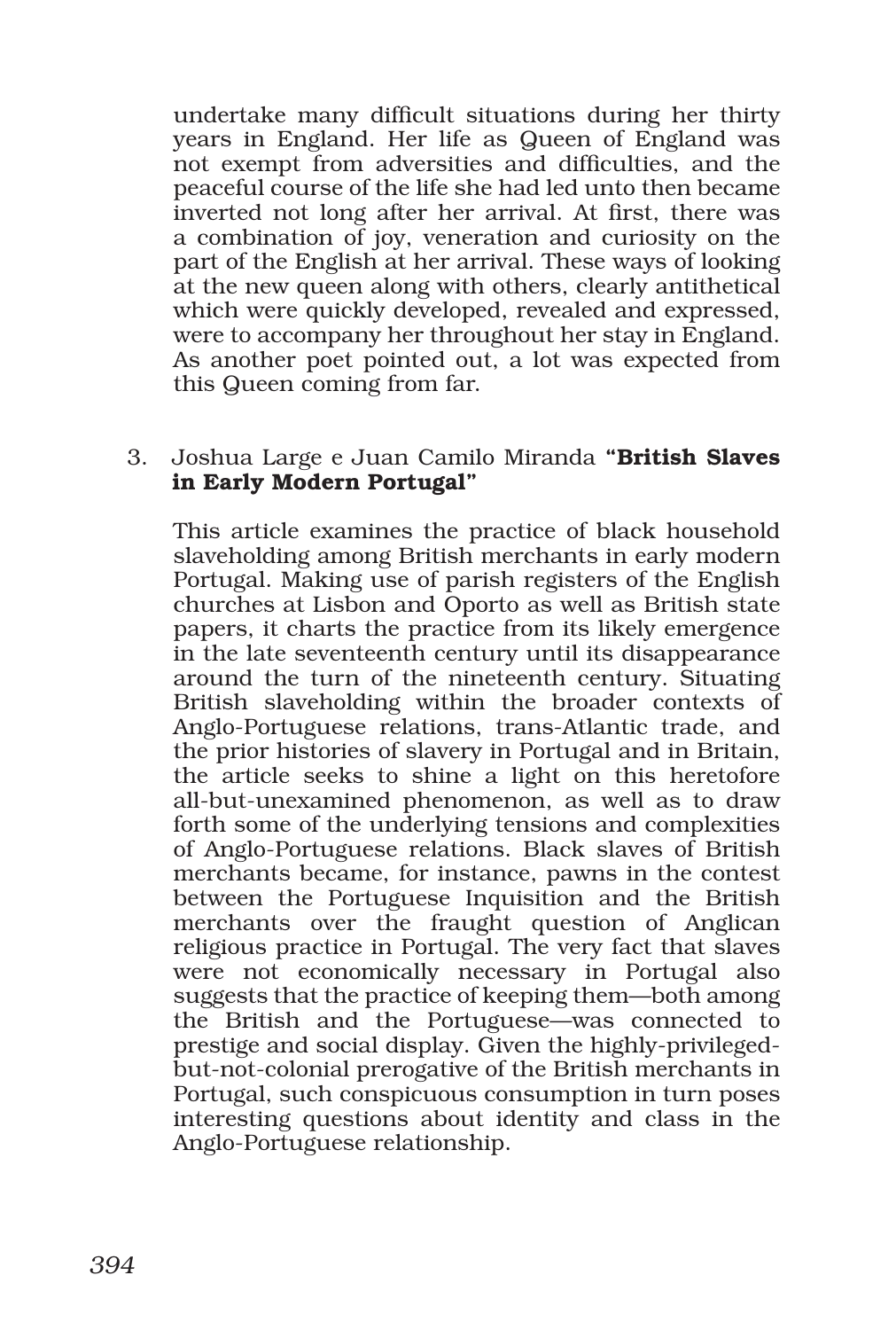4. Matilde Sousa Franco, "William Elsden – Importância dos seus "Riscos das Obras da Universidade de Coimbra". Elementos Inéditos sobre a sua Vida e Actividade"

The remarkable English architect William Elsden, who was active in Portugal in the second half of the eighteenth century, has remained practically unknown to the public, despite the great quality and variety of his works which are scattered over the length and breadth of the country. After drawing attention on several occasions to Elsden's work at the beginning of the eighties and publishing a survey including important drawings by the artist, in the volume "Riscos das Obras da Universidade de Coimbra – o Valioso Álbum da Reforma Pombalina", in 1983, Matilde Sousa Franco now presents a more exhaustive study which includes much unpublished material.

# 5. J. Pedro Duarte Tavares, "William Elsden, o Mosteiro e Alcobaça"

Alcobaça was the Head of the Cistercian Order in Portugal for nearly seven centuries, an impressive Monastic Complex built on the flood plain where the Alcoa and Baça rivers meet. It was the subject of a permanent struggle between the determined power of the human mind to develop and create and the hazards of Nature responding when challenged. Its location, at the only exit gorge of a basin whose water collection is enhanced by a Carsic Mountain Range (Maciço da Serra d'Aire e Candeeiros), makes it rather vulnerable to flooding. Alcobaça Town itself has a peculiar history. Having grown around the Monastery at the end of medieval times and being given Royal recognition in the early 16th century, it creates an urban tension around the Abbey Complex. One of the most disastrous events took place in 1774. After a devastating earthquake in 1755, a flood of catastrophic magnitude also caused vast amounts of sediment to be deposited and settlements in constructions. It was at this time that the Marquis of Pombal, the autocratic Head of the Government of King José I, sent William Elsden to Alcobaça, with a brief to investigate and evaluate the Library and the College. The Majestic new Cistercien Library right in the middle of the floodplain had sunk. The Conceição College, vastly ruined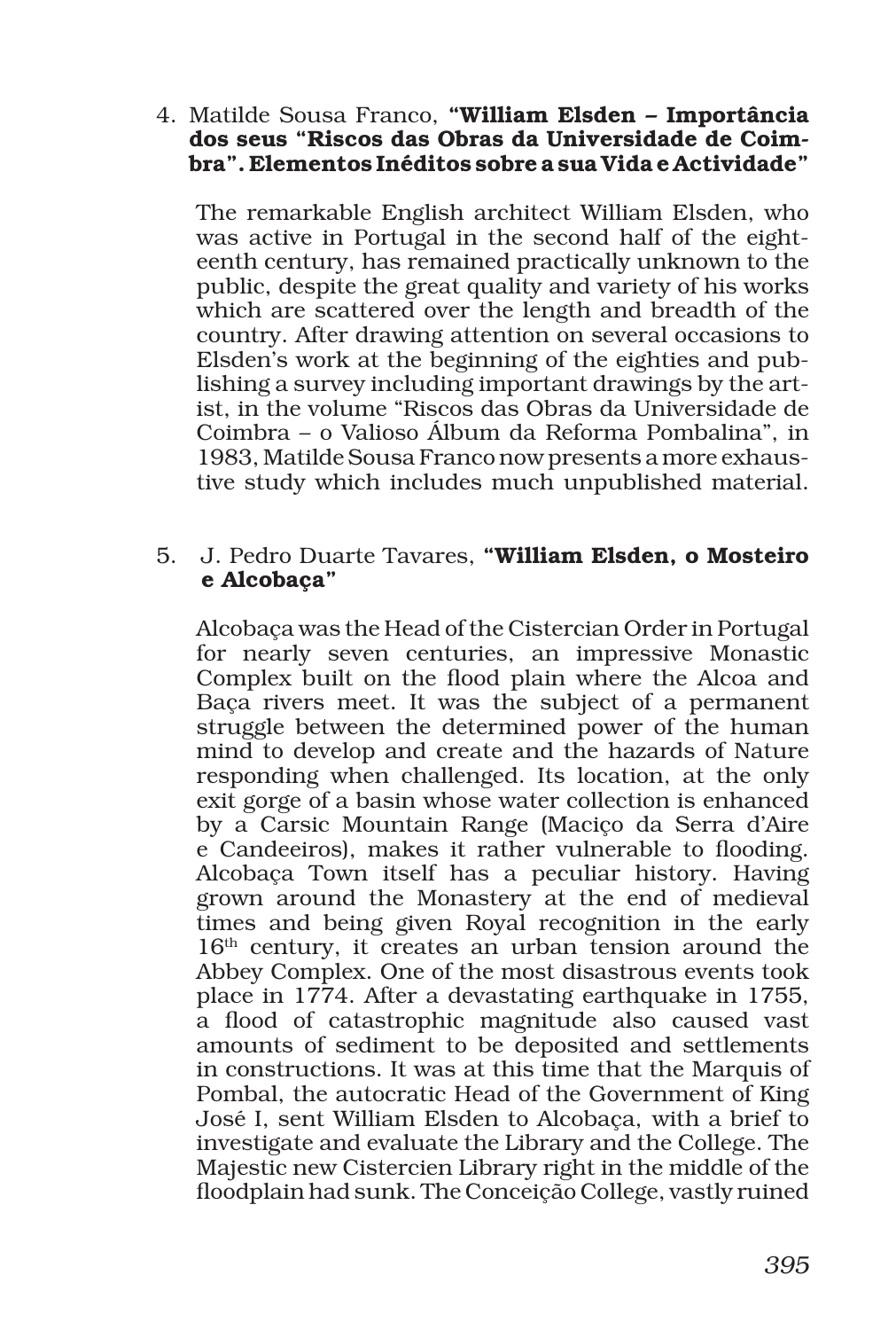by the earthquake, needed development.W. Elsden, a Military Engineer of British descent who had already visible work done in Portugal, produced a remarkable 7 sheet document, the "Plan of Alcobaça Villa", dated 29th of December 1775. This Plan reveals much more to the observant and thoughtful eye than is visible at first glance. It shows mainly an attempt to bring order to the external urban chaos, while dignifying and enhancing the Monastery's Main West façade it also suggests an extension to the College Buildings. It includes several obvious and some less obvious recommendations. Some were carried out while others not and one happened to arise in a modern plan nearly two hundred years later when a British Monarch visited Alcobaça (HRH Elizabeth II, Feb.1957). Elsden's Plan reveals a concern, always present in Cistercien History, particularly in Alcobaça, of not revealing internal affairs to the outside world, much less internal catastrophes! But a surprising lack of survey data right in the central part of his drawing and precisely where he puts his signature, shows to the observant eye that together with his notes he registered there the magnitude of the flood catastrophe in Alcobaça. Already the best Alcobaça survey produced up to the end of the 19th century, this drawing becomes one of the most impressive testimonies of Alcobaça's permanently hazardous life, as seen to the present day.

# 6. John Clarke e José Baptista de Sousa, **"**Extract of a Journal of a Journey to Portugal in 1804-1805 by Lord Holland"

When Lord Holland arrived in Lisbon in December 1804 on his way back from Spain, Portugal was in crisis, threatened by a formidable France, while her old Ally, Britain, seemed unable or unwilling to assist her, if not actually looking for an opportunity to seize her colonies. The French Envoy, Lannes, had left Portugal in July 1804 to attend Napoleon's coronation as Emperor, while Junot did not arrive in Lisbon until April 1805 – shortly after the Hollands' departure – carrying with him a proposal for a Franco-Portuguese alliance against Britain. Confined to his lodgings at the parish of Santa Isabel until mid-January 1805, owing to his wife's illness and to a particularly wet winter that made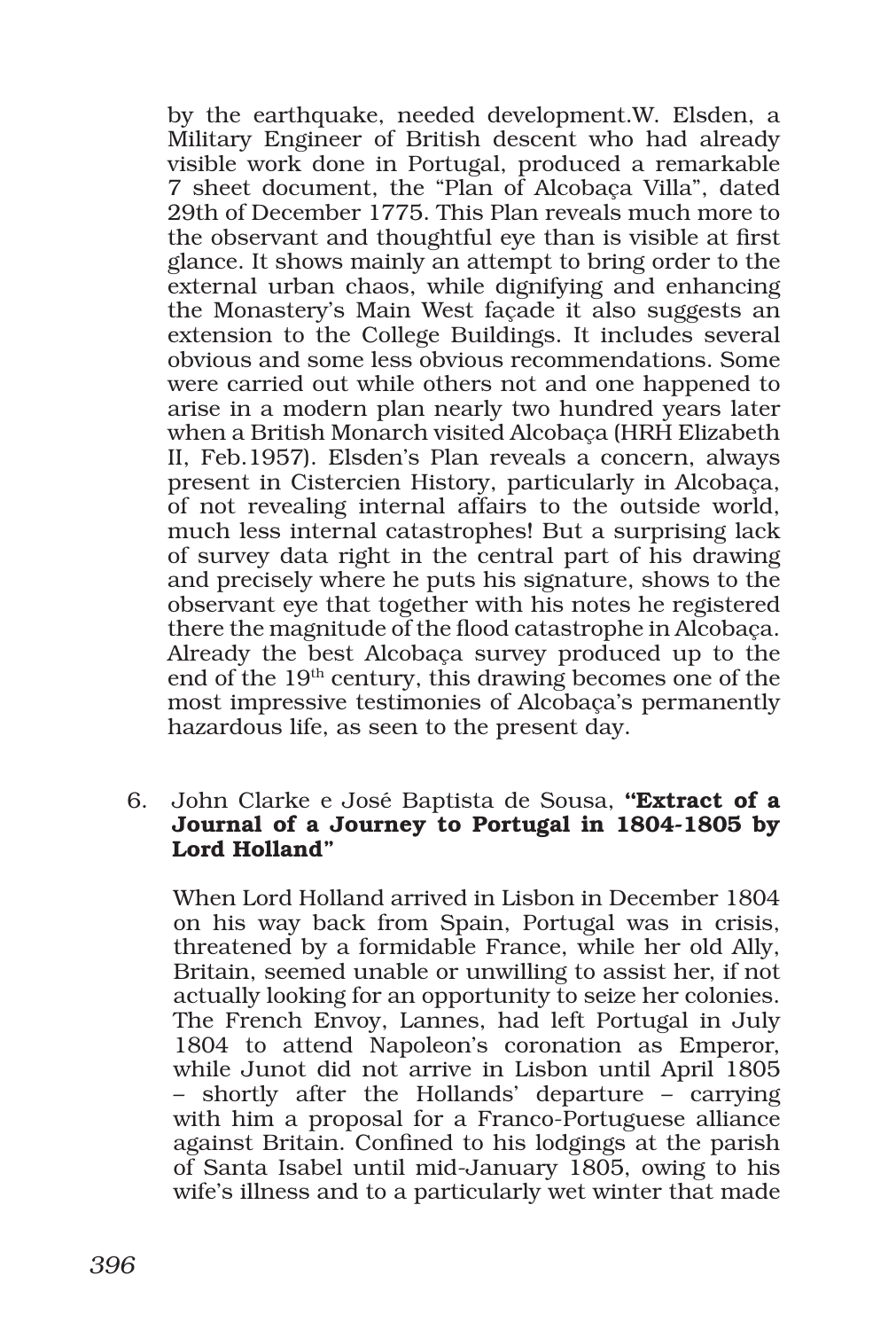travel of any sort unappealing, Holland passed most of his time reading, thinking and writing about Portugal. The result was a remarkable peace of political inquiry identifying the dilemma facing Portugal: whether to stay true to her alliance with Britain, thus risking war and French invasion or to seek some accommodation with France, thus exposing her colonies to seizure by the British. Although incomplete, the text, which is now published for the first time, is closely argued and reveals Holland's capacity for a high level of political analysis, combining remarkable intuition and impressive clarity of reasoning.

#### 7. António Lopes, "Comércio em Tempos de Guerra: a Correspondência de Samuel Farrer – Parte 4 (Junho de 1814-Janeiro de 1815)"

The article consists of the fourth and final part of the translated correspondence between Samuel Farrer, residing in Lisbon, and his brother Thomas, of Farnley, Leeds. This set of letters, housed at the National Archives in London, covers the period from June 1814 to January 1815, shortly before Samuel's untimely death on February 8. Samuel and Thomas discuss the problems of the wool trade between England and Portugal, the state of the Portuguese economy, commercial transactions, shipping conditions, insurance arrangements, the quality of wool cloths and their manufacturing process, business opportunities, the prices of real estate in England, among several other topics. There are also interspersed references to the Anglo-American War of 1812 and Napoleon's abdication in April 1814.

#### 8. Maria Zulmira Castanheira, "Representations of Elizabeth in the Periodical Press of Portuguese Romanticism: Flattering and Derogatory Portrayals"

The periodical press, regarded as a relevant mediator in intercultural dialogue and a privileged means of making foreign cultures known to the reading public, is a vast and rich documentary repository of enormous interest to the field of Anglo-Portuguese Studies. Throughout Portuguese Romanticism, the founders of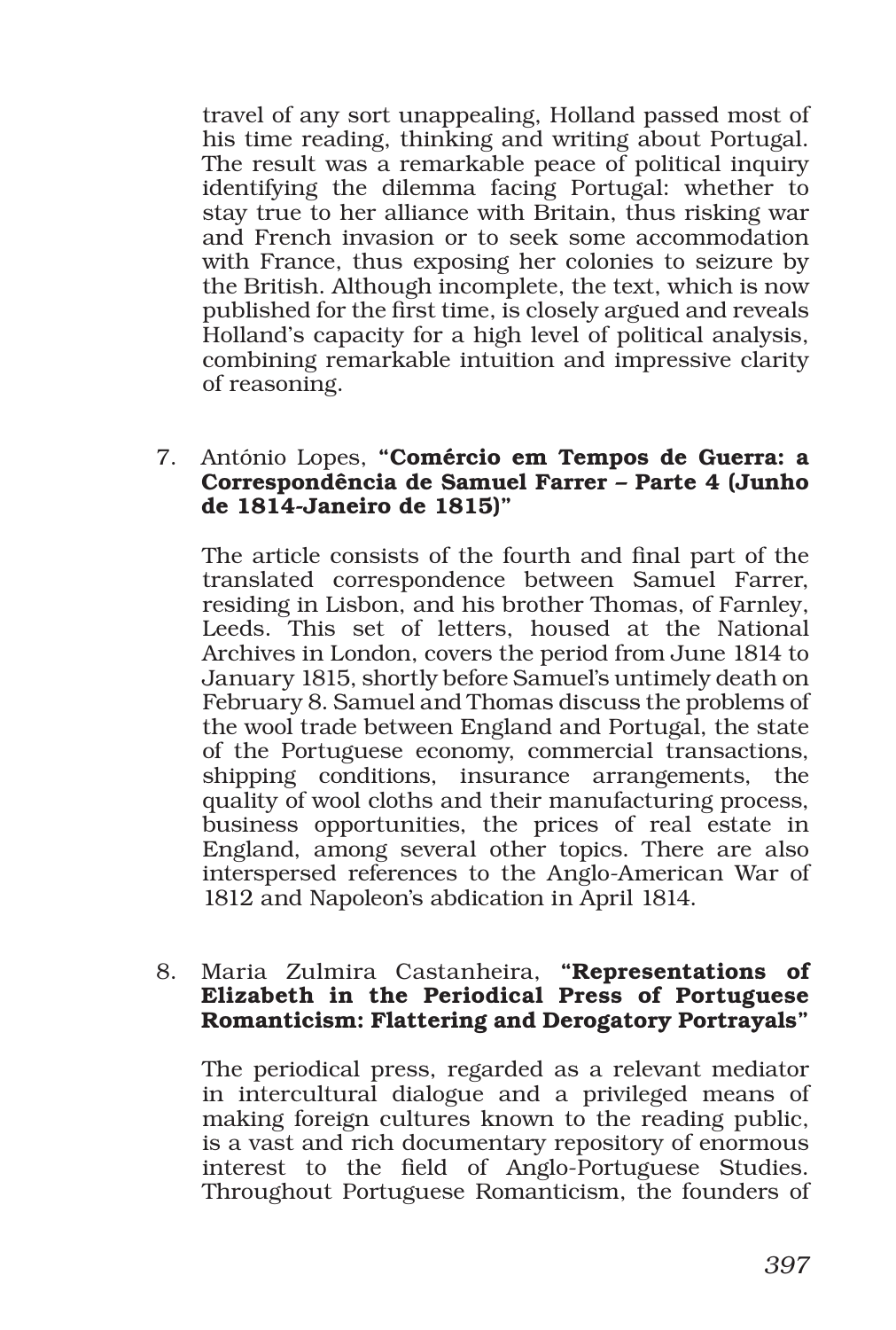and contributors to newspapers and magazines took up the civic mission of forming and informing the people, conveying new ideas and knowledge of a political, historical, literary, technical and scientific nature. Newspapers and magazines devoted to "instruction and leisure" and those of "useful knowledge", although mainly concerned with national issues and themes, dedicated a very large number of pages to foreign matters and, not surprisingly, they paid special attention to hegemonic Great Britain and to British culture. Given the historicist tendency of Portuguese Romanticism, the periodical press of the time abounds in articles on British History, including a significant number of texts on Tudor England and especially on Elizabeth I. This essay examines a set of articles about Elizabeth I collected in about 300 literary and cultural newspapers and magazines published in Portugal between 1836 and 1865 and analyses the representations and image of the monarch, consisting of both flattering and derogatory words. Presented as an intelligent, educated, wise, astute, warrior queen, an architect of England's greatness who possessed "manly" skills as a ruler, Elizabeth I is also described as a jealous, ruthless, cold and calculating woman (thus "unfeminine"), a despotic sovereign whose reputation was forever tarnished by the execution of Mary, Queen of Scots.

#### 9. Leonor Sampaio da Silva, "Linguagens em Movimento: do Viajante como Tradutor e do Tradutor como Viajante"

A vast bibliography is available on the subject of travel literature. The current paper doesn't have the purpose of repeating or contradicting the main conclusions it has made known. Instead, this study seeks to highlight a recent development of the reflections concerning the cultural scope of Translation Studies – the similarities between the traveler-writer and the translator. Michael Cronin's *Across the Lines* (2000) provides the theoretical framework from which three travel books written by English and American writers who visited the Azores in the 19th century and their respective Portuguese versions will be examined. The elements in common between the two previously mentioned figures as well the way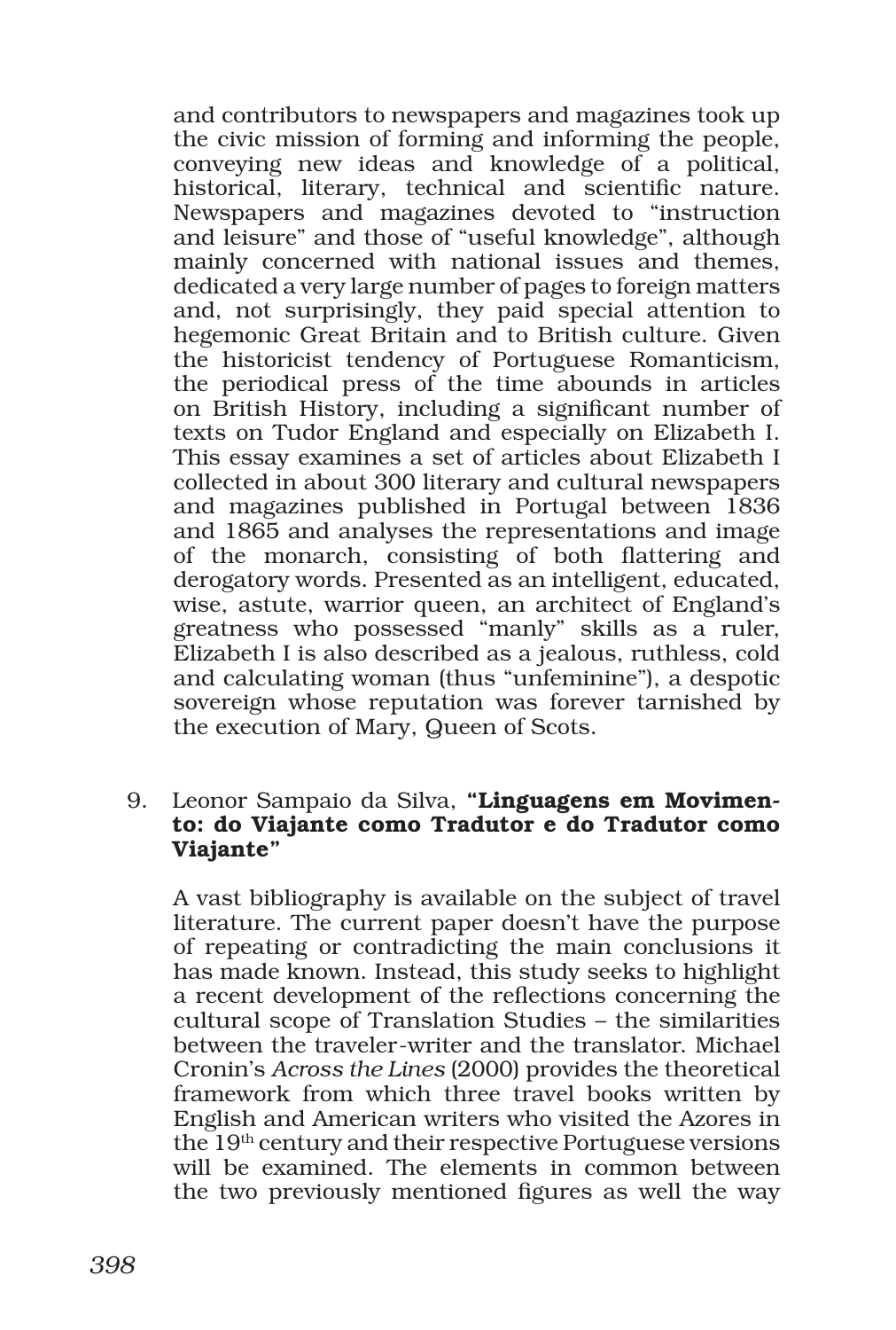they and their work interact for bridging peoples and cultures will be the main concern of the following pages.

# 10. Teresa Pereira, "'Methods of Barbarism': a Guerra Anglo-Bóere na Imprensa Periódica Portuguesa"

Following the outbreak of the South African War in 1899, the methods employed by the British authorities to meet the Boers' guerrilla warfare, such as a scorchedearth policy and concentration camps for women and children, quickly aroused opposition in England and Europe. Adopting an Anglo-Portuguese perspective, the present paper attempts to examine a group of articles, on the South African burnt farms and concentration camps, from the twentieth century (1901-1902) Portuguese printed press, published in two of the most widely-read periodicals of the time: *O Popular* and *Vanguarda*. A complex system with the ability to build images of the cultural "Other", the Portuguese press played a crucial role in manipulating the general public. Due to the political nature of the periodicals where they were published and to the historical context in which they were written, the texts that have been selected paint a contradictory portrait of Britain, revealing that they are cultural artefacts. Within this framework, the following paper aims at shedding further light on the Anglo-Portuguese relations.

#### 11. Ana Maria Freitas, "Fernando Pessoa e a Polémica Cadbury"

A British journalistic investigation denounced the use of slave labour in the cacao plantations of the Portuguese colony of S. Tomé at the start of the 20th century. The accusations implicated Cadbury Bros., the important chocolate company that was the main cacao buyer, unveiling a scandalous fact in a company that had business ethics as its banner. The atrocities were denounced in newspaper articles and a book, causing the general public and several institutions to demand action from Parliament. There was an exchange of accusations between both governments and further investigations ending in a boycott of trade with S. Tomé. Fernando